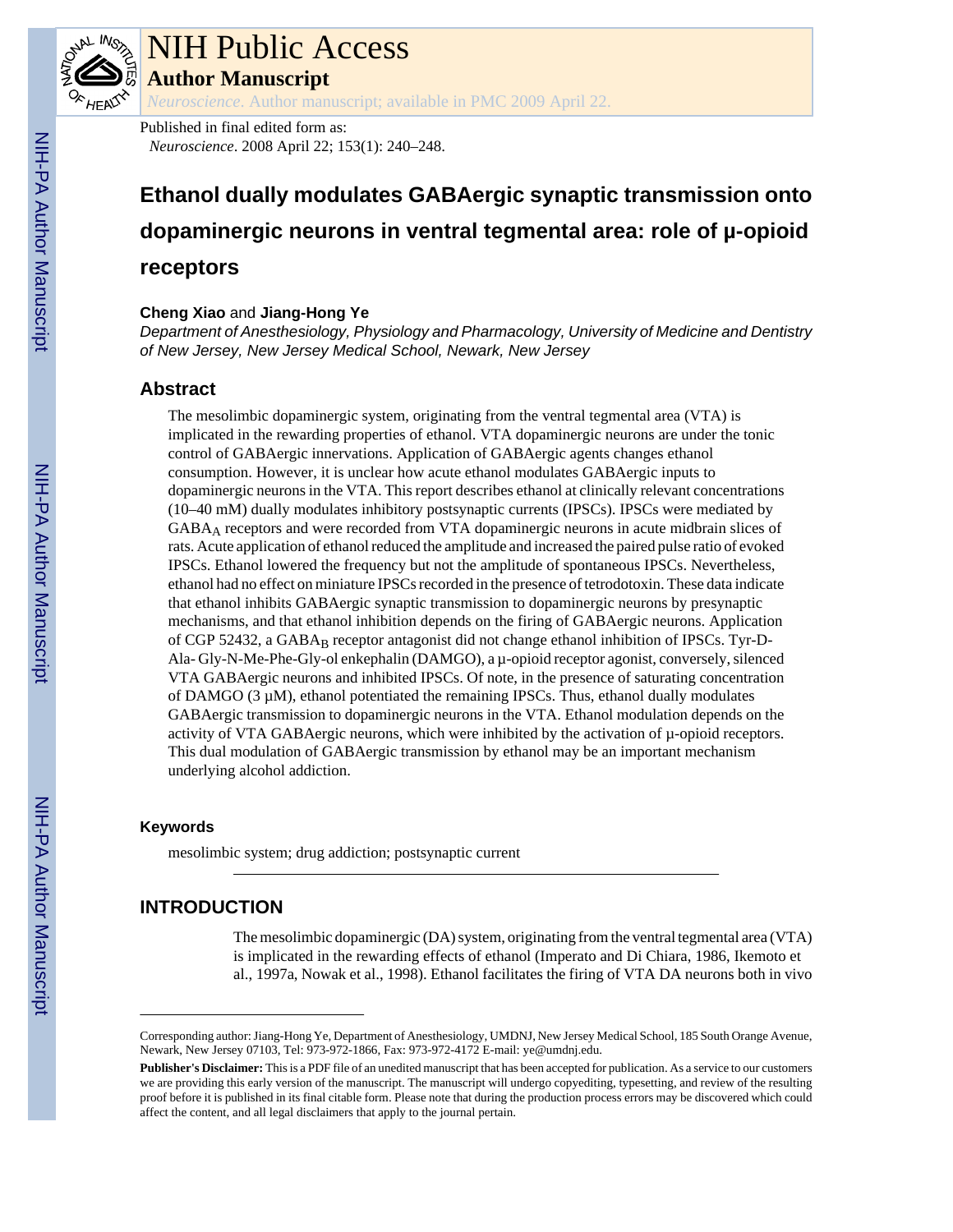(Imperato and Di Chiara, 1986) and in vitro (Brodie et al., 1990, Di Chiara and North, 1992, Brodie et al., 1999, Ye et al., 2006, Xiao et al., 2007).

VTA DA neurons are under tonic control of GABAergic inputs, which are from medium spiny neurons of the nucleus accumbens (NAcc) (Waddington and Cross, 1978, Kalivas et al., 1993) and the ventral pallidum (VP) (Kalivas et al., 1993), but the primarily inhibitory regulation is from collaterals of VTA GABAergic neurons (Johnson and North, 1992a). Blockade of GABAergic innervation enhances the activity of VTA DA neurons (Johnson and North, 1992a, Johnson and North, 1992b, Ye et al., 2004, Xiao et al., 2007), and causes burst firing in VTA DA neurons (Kitai et al., 1999). Previous *in vivo* studies on rodents demonstrated that VTA GABAergic neurons control ethanol consumption (Nowak et al., 1998, Gallegos et al., 1999, Koob, 2004, Stobbs et al., 2004, Besheer et al., 2006). In a recent study in midbrain slices, we found that ethanol-induced excitation of VTA DA neuron is significantly attenuated by an antagonist of GABA<sub>A</sub> receptors (Xiao et al., 2007). This result implicates that ethanol can excite VTA DA neurons indirectly, through inhibition of VTA GABAergic neurons, in addition to its direct excitatory action (Brodie et al., 1990, Brodie et al., 1999).

The µ-opioid receptors (MORs) in VTA are mostly expressed in VTA GABAergic neurons (Mansour et al., 1995, Steffensen et al., 1998, Garzon and Pickel, 2001). Activation of MORs hyperpolarizes and inhibits VTA GABAergic neurons (Di Chiara and North, 1992, Johnson and North, 1992a, Margolis et al., 2003). Several lines of evidence indicate that MORs are involved in ethanol-induced excitation of VTA DA neurons: (1) ethanol enhances the release of β-endorphin in several brain regions, which activates MORs (Stein, 1993, Herz, 1997, Marinelli et al., 2004); (2) Naloxone, an opioid receptor antagonist, greatly attenuates ethanolinduced inhibition of VTA GABAergic neurons (Xiao et al., 2007); (3) Both naloxone and MOR agonist attenuated the effect of ethanol on VTA DA neurons (Xiao et al., 2007).

Numerous evidence supports that potentiation of GABAergic synaptic transmission is of great importance for the behavioral and cognitive effects of ethanol (Mihic, 1999, Siggins et al., 2005, Weiner and Valenzuela, 2006). However, previous in vitro studies of ethanol on inhibitory postsynaptic currents (IPSCs) in several brain regions generated controversial results (Siggins et al., 2005, Weiner and Valenzuela, 2006). Moreover, the effects of ethanol on GABAergic synaptic transmission to VTA DA neurons are unknown. In the present study, we asked whether and how ethanol affects GABAergic IPSCs in DA neurons in VTA. We found that ethanol increases IPSCs when it was applied alone. However, ethanol enhanced the remaining IPSCs when VTA GABAergic neurons were fully depressed by a MOR agonist.

## **EXPERIMETNAL PROCEDURES**

All experiments were performed in accordance with the guidelines of the National Institutes of Health Guide for the Care and Use of Laboratory Animals and were approved by the Institutional Animal Care and Use Committee of the University of Medicine and Dentistry of New Jersey. The experiments were performed on Sprague-Dawley rats aged 14 to 28 postnatal (P) days.

#### **Slice preparation**

The midbrain slices were prepared as described previously (Ye et al., 2006). Animals were anesthetized and then sacrificed by decapitation. The brain was removed and a midbrain block (containing the VTA) was isolated. It was glued to the cutting stage of a VF-200 slicer (Precisionary Instruments Inc., Greenville, NC). While the brain was kept in ice-cold glycerolbased artificial cerebrospinal fluid (GACSF) – containing (in mM) 252 glycerol, 1.6 KCl, 1.2  $NaH<sub>2</sub>PO<sub>4</sub>$ , 1.2  $MgCl<sub>2</sub>$ , 2.4  $CaCl<sub>2</sub>$ , 18  $NaHCO<sub>3</sub>$ , and 11 glucose, and oxygenated with 95%  $O_2/5\%CO_2 - 250-300$  µm thick slices were cut in the coronal plane (Ye et al., 2006). The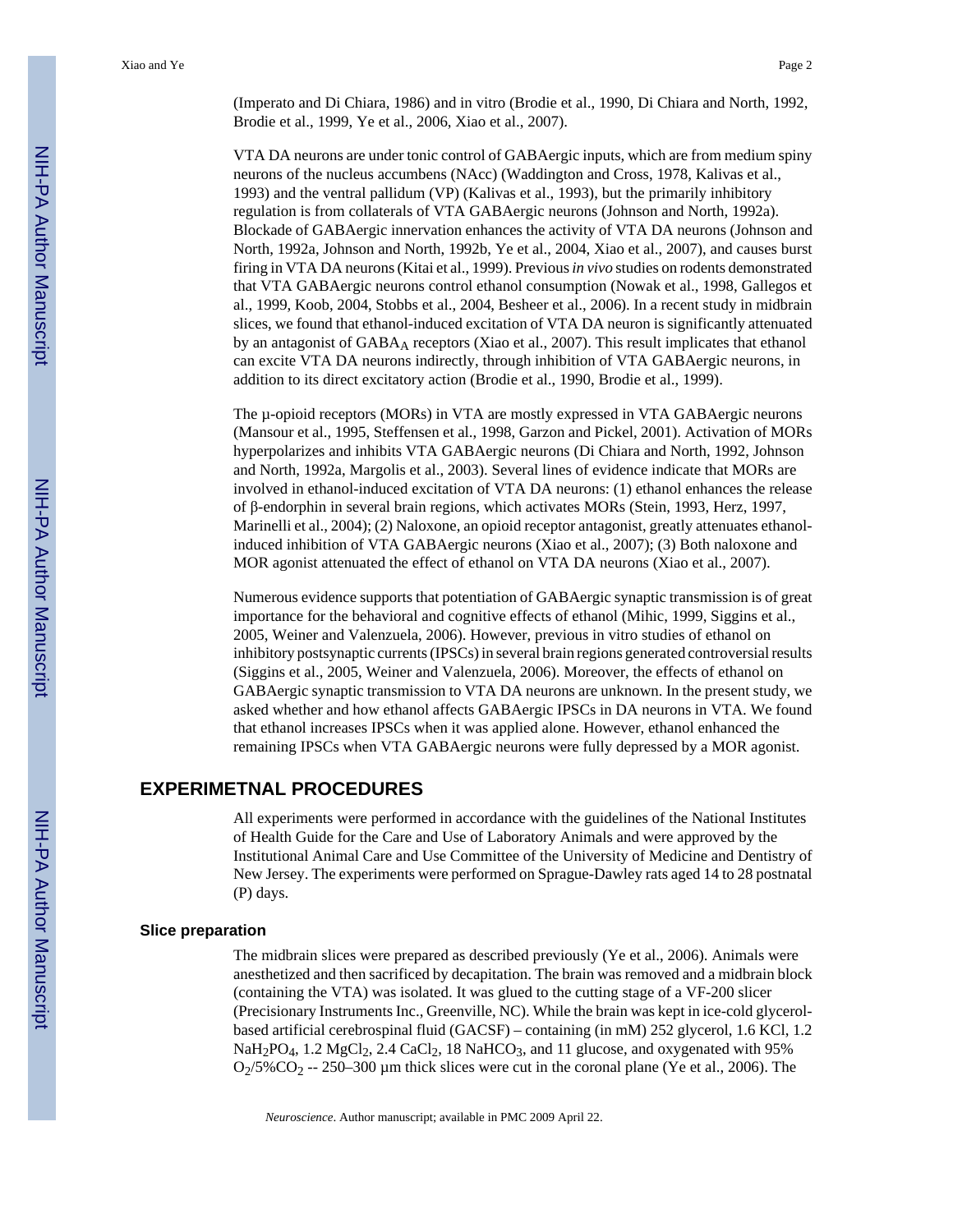slices (two per animal) were allowed to recover for at least 1 hr in a holding chamber in regular ACSF, which has the same composition as GACSF, except that glycerol was replaced with 126 mM NaCl.

## **Electrophysiological recording in midbrain slices**

Cells in midbrain slices were visualized with an upright microscope (E600FN, Nikon, Tokyo) and near-infrared illumination. Electrical signals were obtained in whole-cell patch clamp technique with MultiClamp 700A amplifiers (Molecular Devices Co., Union City, CA, USA), a Digidata 1320A A/D converter (Molecular Devices Co.) and pCLAMP 9.2 software (Molecular Devices Co.). Data were filtered at 2 kHz and sampled at 5 kHz.

When filled with internal solutions, the patch electrodes had a resistance of  $3 - 5$  M $\Omega$ . Wholecell currents were recorded with a CsF-based pipette solution containing (in mM): 135 CsF, 5 CsCl, 5 EGTA,  $0.5$  CaCl<sub>2</sub>, 10 HEPES, 2 Mg-ATP, and  $0.1$  GTP. Whole-cell voltages were recorded with a K-gluconate-based pipette solution. This solution has the some composition as CsF-based solution except that CsF was replaced with 135 mM K-gluconate, and CsCl with 5 mM KCl. The pH of pipette solutions was adjusted to 7.2 with tris-base, and the osmolarity to 280 – 300 mOsm with sucrose. A single slice was transferred into the 0.4 ml recording chamber where it was stabilized by a platinum ring. Throughout the experiments, the bath was continually perfused with ACSF  $(1.5 - 2.0 \text{ ml/min})$ .

All IPSCs were recorded at a holding potential of 0 mV. To evoke monosynaptic IPSCs (eIPSCs), a glass stimulating electrode, filled with ACSF, was placed 50 – 100 µm away from the recorded VTA neuron. Electrical stimuli  $(100 - 200 \,\mu s)$  in duration) were applied once every 20 s. An input/output curve was obtained near the start of recording, and the stimulation was set at 20 – 30% of maximum, an intensity that evoked stable responses with no failures. Paired eIPSCs were elicited with identical double stimuli at an interval of 50 ms. Most recordings were performed at 32 °C.

Unless indicated, all recordings were obtained from putative DA neurons identified by their pharmacological and physiological properties. Specifically, spontaneous firing of VTA neurons was first recorded with the loose-patch cell attached configuration. The depression of spontaneous firing by  $0.2 \mu M$  quinpirole (QP), and facilitation by 1  $\mu M$  DAMGO (probably owing to DAMGO-induced disinhibition) are characteristic features of VTA DA neurons (Johnson et al., 1992; Johnson and North, 1992; Margolis et al., 2003). Quinpirole is a dopamine D<sub>2</sub>/D<sub>3</sub> receptor agonist. DAMGO is a μ-opioid receptor agonist. Further suction changed the recording to the whole-cell configuration. A prominent inward current  $(I_h)$  activated by hyperpolarizing voltage steps (between −60 and −160 mV) or a corresponding voltage-sag in response to a hyperpolarizing current pulse (−100 pA) (Lacey et al., 1989) confirmed the identity of putative DA neurons. The identification of VTA DA neuron by the responses to QP and the expression of Ih has been challenged (Margolis et al., 2006). However, we believe that in the population of neurons reported in this study (except the GABA neuron shown in Fig. 4A), (1) there were no GABAergic neurons because VTA GABAergic neurons have no *prominent* Ih (Jones and Kauer, 1999, Ibanez-Sandoval et al., 2006, Lee and Tepper, 2007) and they are inhibited by µ-opioid receptor agonists (Margolis et al., 2003), and (2) all the recorded VTA neurons were probably dopaminergic because in VTA, DA neurons are uniquely excited by DAMGO, via a mechanism of disinhibition (Margolis et al., 2003, Xiao et al., 2007).

#### **Chemicals and applications**

Most of the chemicals, including bicuculline, Tyr-D-Ala-Gly-N-Me-Phe-Glyol enkephalin (DAMGO), tetrodotoxin (TTX), DL-2-amino-5-phosphono-valeric acid (APV), 6,7 dinitroquinoxaline-2, 3-dione (DNQX), and (−)-Quinpirole hydrochloride (QP) were obtained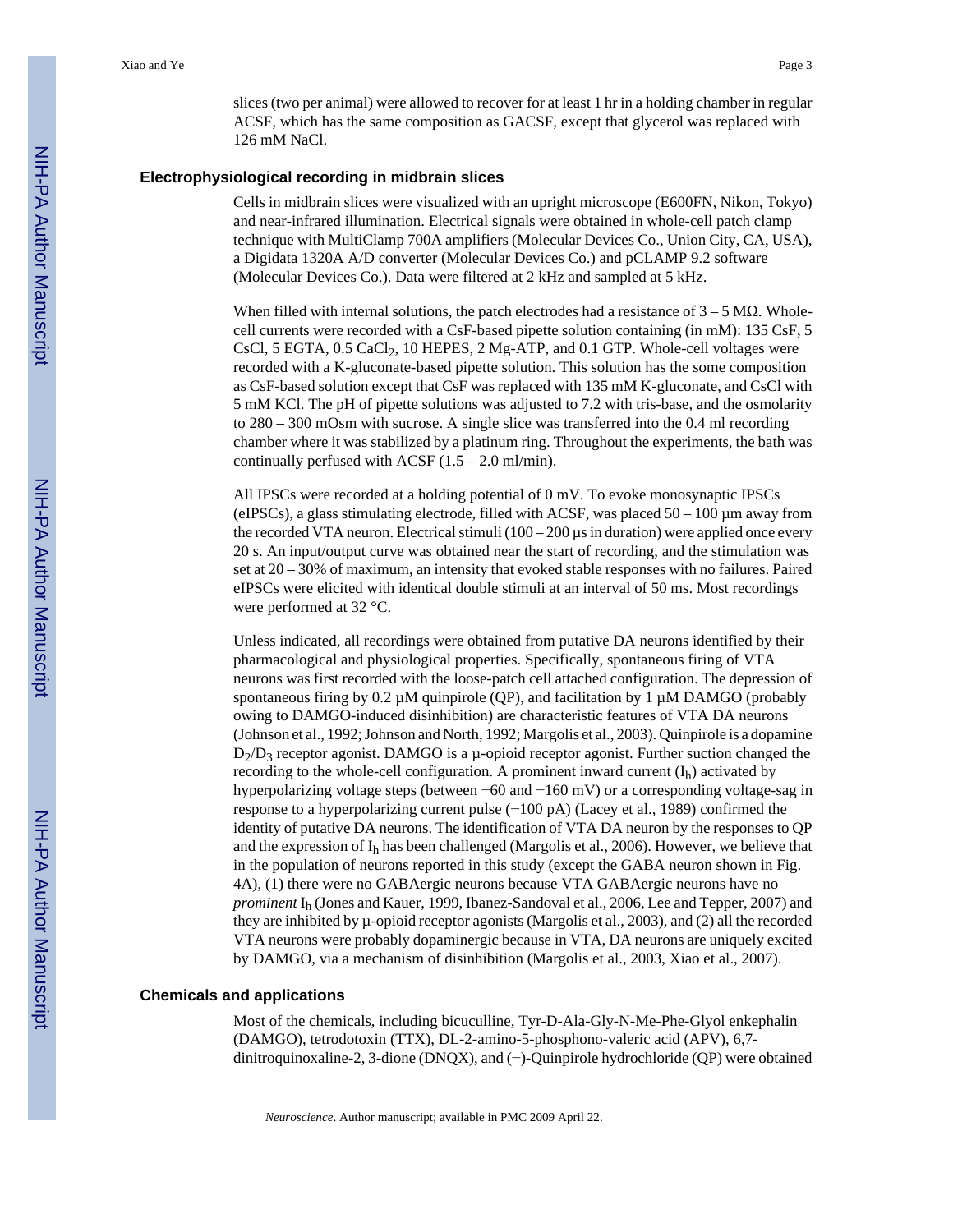from Sigma-Aldrich Chemical Company (St. Louis, MO, USA). 3-[[(3, 4-dichlorophenol) methyl] amino] propyl] diethoxymethyl) phosphinic acid (CGP 52432) was from TOCRIS Bioscience (Ellisville, MO, USA). Ethanol (95% v/v, prepared from grain) was from Pharmco (Brookfield, CT, USA) and stored in glass bottles. Chemicals were added in known concentrations to the superfusate.

#### **Data analysis**

Spontaneous discharges and inhibitory postsynaptic currents (sIPSCs) were counted and analyzed with Clampfit 9.2 (Molecular Devices Co). For each experimental condition, we averaged the amplitudes of evoked IPSCs or paired pulse ratio (PPR =  $\text{IPSC}_2$  / IPSC<sub>1</sub>) in 10 – 20 traces. IPSC<sub>1</sub> and IPSC<sub>2</sub> are the IPSCs in response to the first and second stimulus of the paired pulses, respectively. In the figures, we showed averaged single or paired eIPSCs. Spontaneous IPSCs or miniature IPSCs (mIPSCs) were screened automatically (5 pA amplitude threshold), checked visually, and accepted or rejected according to their rise and decay times. Cumulative probability plots of the incidence of various inter-event intervals and amplitudes (for 100 – 1500 sIPSCs), recorded under different conditions from the same neuron, were compared with the Kolmogorov-Smirnov  $(K - S)$  test. For other plots, data obtained over a 1 – 2 min period at the peak of a drug response were normalized to the average values of the frequency and amplitude of sIPSCs or mIPSCs during the initial control period  $(4 - 5 \text{ min})$ . Data were expressed as means  $(\pm$  SEM). The statistical significance of drug effects was assessed by a paired two-tailed t test on normalized data. Values of  $p < 0.05$  were considered significant.

## **RESULTS**

## **Ethanol depresses GABAA-receptor-mediated inhibitory postsynaptic currents (IPSCs) of VTA DA neurons**

Monosynaptic IPSCs (eIPSCs) were evoked in the presence of APV (50  $\mu$ M) and DNQX (20  $\mu$ M) at a holding potential of 0 mV; their suppression by bicuculline (BIC, 10  $\mu$ M; Fig. 1A) confirmed that they were mediated by  $GABA_A$  receptors. As illustrated in Fig. 1A and C, ethanol (40 mM) significantly and reversibly diminished the peak amplitude of eIPSCs (by 23  $\pm$  3%,  $n = 6$ ,  $p < 0.001$ ). To determine whether ethanol inhibits GABAergic synaptic transmission via a pre- or a post-synaptic mechanism, we recorded eIPSCs in response to a pair of stimuli separated by an interval of 50 ms and calculated paired pulse ratio (PPR =  $IPSC<sub>2</sub>/IPSC<sub>1</sub>$  (Fig. 1B). It is well documented that if a modulator modifies PPR, it probably acts through a presynaptic mechanism (Debanne et al., 1996). An inhibition of transmitter release would depress the current  $(PSC<sub>1</sub>)$  in response to the first stimulus, while relatively enhance the current  $(PSC_2)$  elicited by the second stimulus, thus increase PPR. As illustrated in Fig. 1B, 40 mM ethanol reduced the amplitude of the  $IPSC<sub>1</sub>$ , but potentiated the amplitude of IPSC<sub>2</sub>, which led to an increase of  $24 \pm 2\%$  in the PPR (from 0.94  $\pm$  0.08 to 1.17  $\pm$  0.11, *n*  $= 6, p < 0.01$ ; Fig. 1C). These results indicate that the effect of ethanol on eIPSCs involves a presynaptic mechanism.

A second set of observations also favored the presynaptic action of ethanol. All the spontaneous IPSCs (sIPSCs) recorded in these experiments – in the presence of APV (50  $\mu$ M) and DNQX (20  $\mu$ M) at a holding potential of 0 mV--were eliminated by bicuculline (10  $\mu$ M) and therefore mediated by  $GABA_A$  receptors (Fig. 2A). Ethanol (40 mM) reversibly lowered the frequency of sIPSCs (Fig. 2B, C). This is confirmed by a significant rightward shift of the cumulative probability plot of inter-event intervals (K-S test,  $p < 0.001$ , Fig. 2D<sub>1</sub>). In 5 DA neurons, 40 mM ethanol decreased sIPSC frequency by  $38 \pm 3\%$  ( $n = 5$ ,  $p < 0.001$ ; Fig. 2D<sub>2</sub>). However, 40 mM ethanol did not change sIPSC amplitude (by  $1 \pm 3\%$ ,  $n = 5$ ,  $p > 0.05$ ). As shown in Fig.  $2E_1$ , 10 and 20 mM ethanol also significantly reduced sIPSC frequency by 19.3  $\pm$  3.4% (*n* =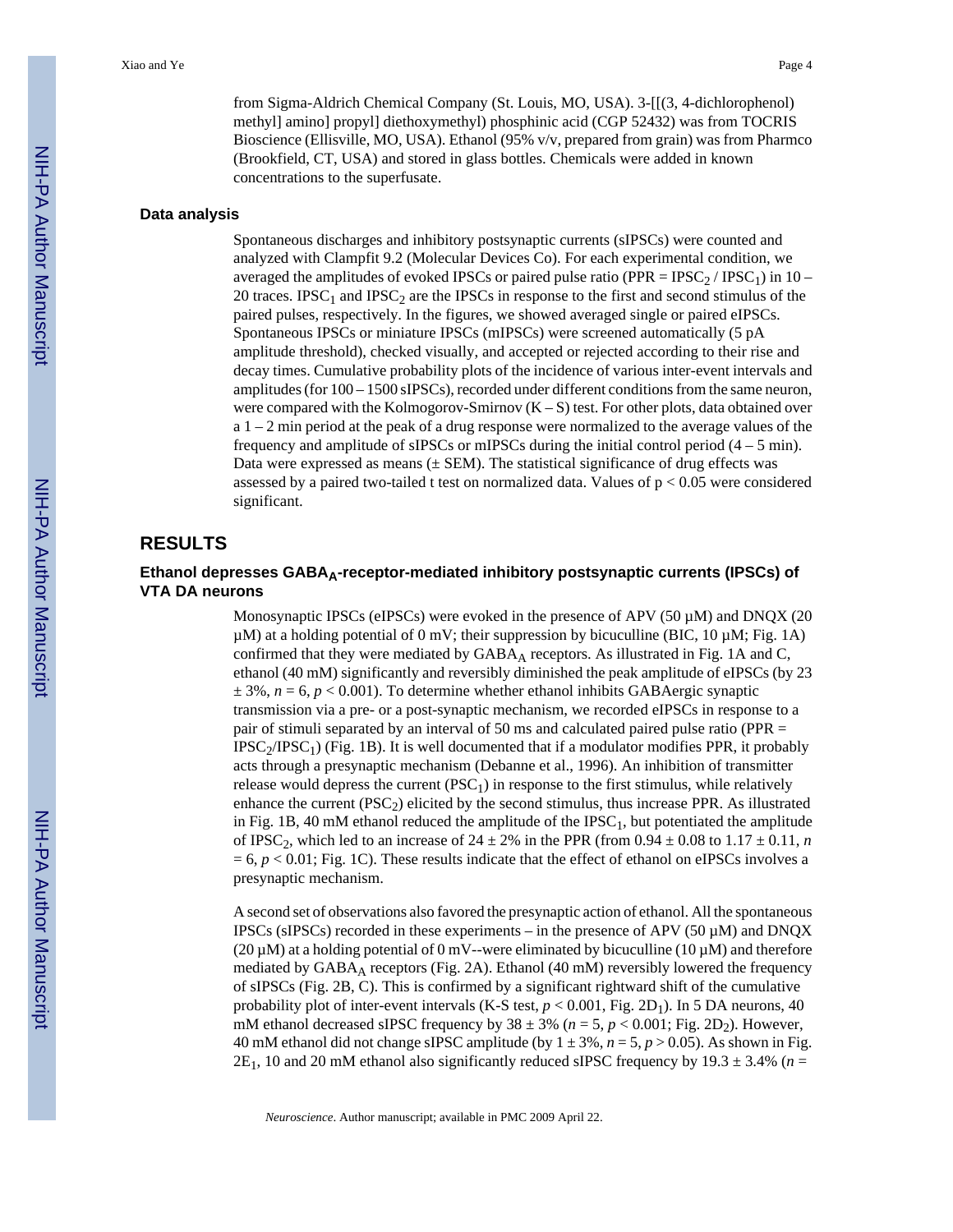11,  $p \le 0.01$  and 29.4  $\pm$  6.3% ( $n = 6$ ,  $p \le 0.01$ ), respectively. These data indicate that like VTA GABAergic neurons (Xiao et al., 2007), GABAergic terminals which make synapses onto VTA DA neurons are very sensitive to ethanol.

#### **Presynaptic GABAB receptors did not contribute to the effect of ethanol on sIPSCs**

Most GABAergic synapses have presynaptic GABAB receptors which autoregulate GABA release (Misgeld et al., 1995). In hippocampal slices, ethanol enhances GABA release and facilitates the function of presynaptic GABA<sub>B</sub> receptors, which in turn inhibits GABA release (Ariwodola and Weiner, 2004). It is possible that, in analogue to what happened in the hippocampus, ethanol may enhance presynaptic GABA<sub>B</sub> receptor function, which leads to the inhibition of GABA release onto VTA DA neurons. We therefore compared the effects of ethanol on sIPSCs in VTA DA neurons in the absence and the presence of CGP 52432 (CGP, 1 µM), a GABAB receptor antagonist. In the presence of CGP 52432, 40 mM ethanol significantly lowered sIPSC frequency by  $33 \pm 9\%$  ( $n = 5$ ,  $p = 0.02$ , Fig. 2E<sub>2</sub>), which is comparable to its effect on sIPSCs in the absence of CGP52432 (38  $\pm$  3%, *n* = 5, Fig. 2E<sub>2</sub>)  $(p = 0.30, t$ -test). This result suggests that GABA<sub>B</sub> receptors did not play a major role in ethanol inhibition of sIPSCs in VTA DA neurons.

#### **Ethanol does not alter miniature IPSCs (mIPSCs) of VTA DA neurons**

We next tested the effects of ethanol on the spontaneous IPSCs when action potentials were blocked by tetrodotoxin (TTX). TTX (1  $\mu$ M) suppressed sIPSC frequency by 45  $\pm$  2% (from  $1.80 \pm 0.60$  Hz to  $1.02 \pm 0.35$  Hz,  $n = 7$ ,  $p = 0.00002$ ) without altering their mean amplitude  $(15.2 \pm 1.7 \text{ pA vs. } 16.4 \pm 1.5 \text{ pA}, n = 7, p = 0.37)$  (not illustrated). It indicates that a considerable portion of sIPSCs are not action potential-dependent, which is so-called mIPSCs. In contrast to its effect on sIPSCs, 40 mM ethanol did not change the frequency and the amplitude of mIPSCs (Fig. 3A, B). This was confirmed by typical cumulative probability plots of intervals between two successive mIPSCs (Fig.  $3C_1$ ) and amplitude of mIPSCs (Fig.  $3C_2$ ). In 9 neurons, 40 mM ethanol altered neither frequency nor amplitude of mIPSCs (frequency: by  $-3 \pm 7\%$ ,  $n = 9, p > 0.05$ ; amplitude: by  $0 \pm 7\%$ ,  $n = 9, p > 0.05$ ; Fig. 3C<sub>1</sub>, C<sub>2</sub>). These results indicate that the action of ethanol is linked to TTX-sensitive sodium channels.

#### **DAMGO inhibits GABAergic IPSCs of VTA DA neurons**

Numerous studies demonstrate the presence of MORs in the VTA (Mansour et al., 1994, Mansour et al., 1995, Garzon and Pickel, 2001). In the VTA, majority of MORs express on the somata and dendrites of non-dopaminergic neurons, and only 8% of them locate on axonal terminals, which formed inhibitory synapses (Dilts and Kalivas, 1989, Garzon and Pickel, 2001). It suggests that the effect of MORs on inhibitory inputs to VTA DA neurons might be largely mediated by VTA GABAergic neurons. As illustrated in Fig. 4A, bath perfusion of 3 µM DAMGO, a MOR agonist, hyperpolarized the membrane potential and blocked the ongoing discharge of a putative VTA GABAergic neuron in a midbrain slice, in keeping with previous studies (Johnson and North, 1992a, Margolis et al., 2003).

DAMGO  $(3 \mu)$  also strongly depressed eIPSCs (Fig. 4B) recorded from DA neurons in brain slices by 59  $\pm$  5% (from 88  $\pm$  15 pA in control to 34  $\pm$  6 pA in DAMGO, *n* = 11, *p* = 0.001, Fig.  $4E_1$ ). As illustrated in Fig. 4C, DAMGO (3  $\mu$ M) reversibly inhibited sIPSCs. In 7 cells, DAMGO (3  $\mu$ M) significantly decreased sIPSC frequency by 49  $\pm$  8% (0.43  $\pm$  0.09 Hz in DAMGO vs.  $1.09 \pm 0.37$  Hz in control,  $n = 7$ ,  $p = 0.001$ , Fig. 4E<sub>2</sub>). By contrast, DAMGO (3)  $\mu$ M) did not alter the amplitude of sIPSCs, which remained at 95  $\pm$  4% of control (in control, 21.3  $\pm$  2.6 pA; in DAMGO, 19.8  $\pm$  2.7 pA,  $n = 7$ ,  $p = 0.25$ ; Fig. 4E<sub>1</sub>). The DAMGO-induced inhibition was reversible: eIPSCs and sIPSCs recovered to control levels after washout of DAMGO.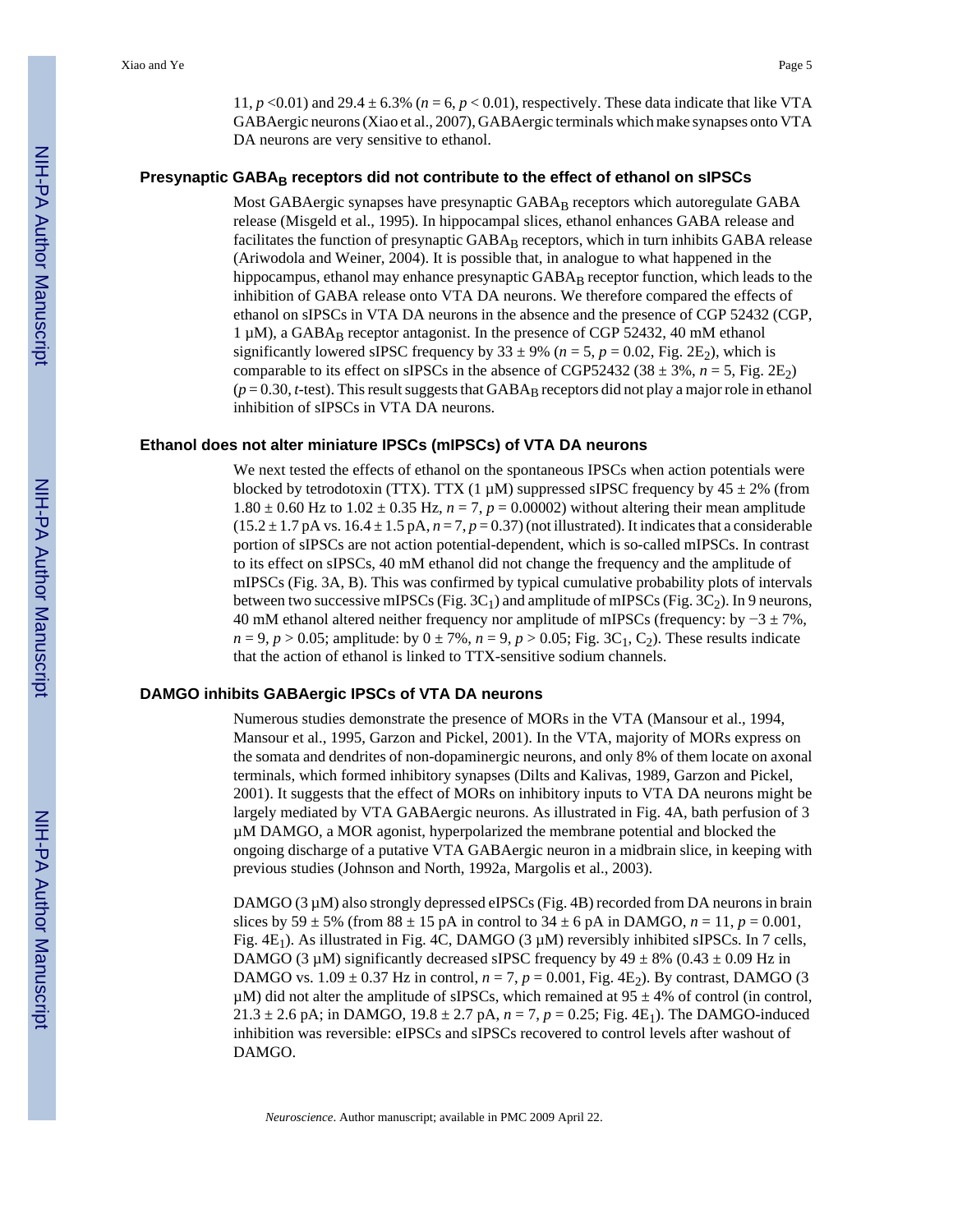Next, we tested whether DAMGO  $(3 \mu M)$  inhibits GABAergic synaptic transmission through silencing of VTA GABAergic neurons or / and direct hyperpolarization of GABAergic terminals. As illustrated in Fig. 4D, unlike sIPSCs, mIPSCs were not altered by DAMGO. In the presence of 3 µM DAMGO, mIPSC frequency was  $107 \pm 7\%$  of control (in control, 0.42)  $\pm$  0.09 Hz; in DAMGO, 0.44  $\pm$  0.09 Hz; *n* = 6, *p* = 0.2, Fig. 4E<sub>2</sub>), and mIPSC amplitude was  $102 \pm 5\%$  of control (in control,  $19.0 \pm 3.2$  pA; in DAMGO,  $19.2 \pm 3.2$  pA,  $n = 7$ ,  $p = 0.77$ , Fig.  $4E_1$ ). These results suggest that DAMGO inhibits GABAergic IPSCs probably by silencing the VTA GABAergic neurons.

#### **Ethanol enhanced evoked and spontaneous IPSC in the presence of DAMGO**

Acute ethanol increases the release of β-endorphin, an endogenous ligand for MORs in the rat brain (Stein, 1993, Herz, 1997, Marinelli et al., 2004). Our recent study supports the postulation that ethanol might inhibit the activity of VTA GABAergic neurons through the activation of postsynaptic MORs following its enhancement of β-endorphin release (Xiao et al., 2007). Therefore, the inhibition of GABAergic IPSCs by ethanol might also be mediated by the increase of β-endorphin release and activation of postsynaptic MORs on VTA GABAergic neurons. To further test this hypothesis, we examined the effect of ethanol on the remaining evoked and spontaneous IPSC in the presence of DAMGO  $(3 \mu M)$ . As illustrated in Fig. 5, in the presence of DAMGO ( $3 \mu$ M),  $40 \text{ mM}$  ethanol prominently increased the amplitude of evoked IPSC by  $43 \pm 4\%$  (from  $44 \pm 13$  pA in DAMGO to  $64 \pm 19$  pA in DAMGO + ethanol,  $n = 6$ ,  $p = 0.013$ , Fig. 5D, Ampl), and decreased the PPR by  $42 \pm 6\%$  (from 1.61  $\pm$  0.28 in DAMGO to  $0.92 \pm 0.16$  in DAMGO + ethanol,  $n = 5$ ,  $p = 0.008$ , Fig. 5D, PPR). In the presence of 3  $\mu$ M DAMGO, 40 mM ethanol prominently increased sIPSC frequency by 57  $\pm$  10% (*n* =  $6, p = 0.006$ , Fig. 5E, Freq), whereas the amplitude of sIPSCs in 40 mM ethanol and DAMGO was  $108 \pm 3\%$  ( $n = 6$ ,  $p = 0.02$ , Fig. 5E, Ampl) of that in DAMGO alone. Note that although the effect of ethanol on sIPSC amplitude  $\left($ <10%) is statistically significant, it is probably not significant in physiological function; moreover, this effect is much weaker than its effect on sIPSC frequency (57%). These results indicate that when the activity of VTA GABAergic neuron was suppressed, ethanol enhanced GABA transmission primarily via presynaptic mechanisms.

## **DISCUSSION**

Ethanol, at clinically relevant concentrations (10–40 mM) strongly suppressed action potentialdependent GABAergic synaptic transmission onto VTA DA neurons in acute midbrain slices of rats. DAMGO, a MOR agonist mimicked ethanol-induced inhibition of GABAergic transmission. Due to the fact that MORs are mostly expressed on the soma and dendritic area of GABAergic neurons in VTA, this result suggests that ethanol inhibition is probably resulted from suppression of GABAergic neurons in VTA. In addition, ethanol facilitated GABAergic transmission in the presence of DAMGO, indicating that ethanol enhances GABAergic transmission from sources other than the GABAergic neurons in VTA. The results of this study provide strong evidence that the GABAergic transmission in VTA is among the major targets of ethanol.

#### **Ethanol suppresses GABA-mediated IPSCs in VTA DA neurons**

The GABAergic synapse plays pivotal roles in mediating many behavioral consequences of acute and chronic ethanol exposure (Koob, 2004, Follesa et al., 2006). Ethanol effects on GABAergic transmission have been intensively studied for decades. Ethanol alters GABAergic synaptic transmission including the postsynaptic  $GABA_A$  receptors (Mihic, 1999, Follesa et al., 2006, Wallner et al., 2006, Glykys et al., 2007) and the presynaptic machinery of GABA release in several brain regions, such as cerebellum (Carta et al., 2004), amygdala (Roberto et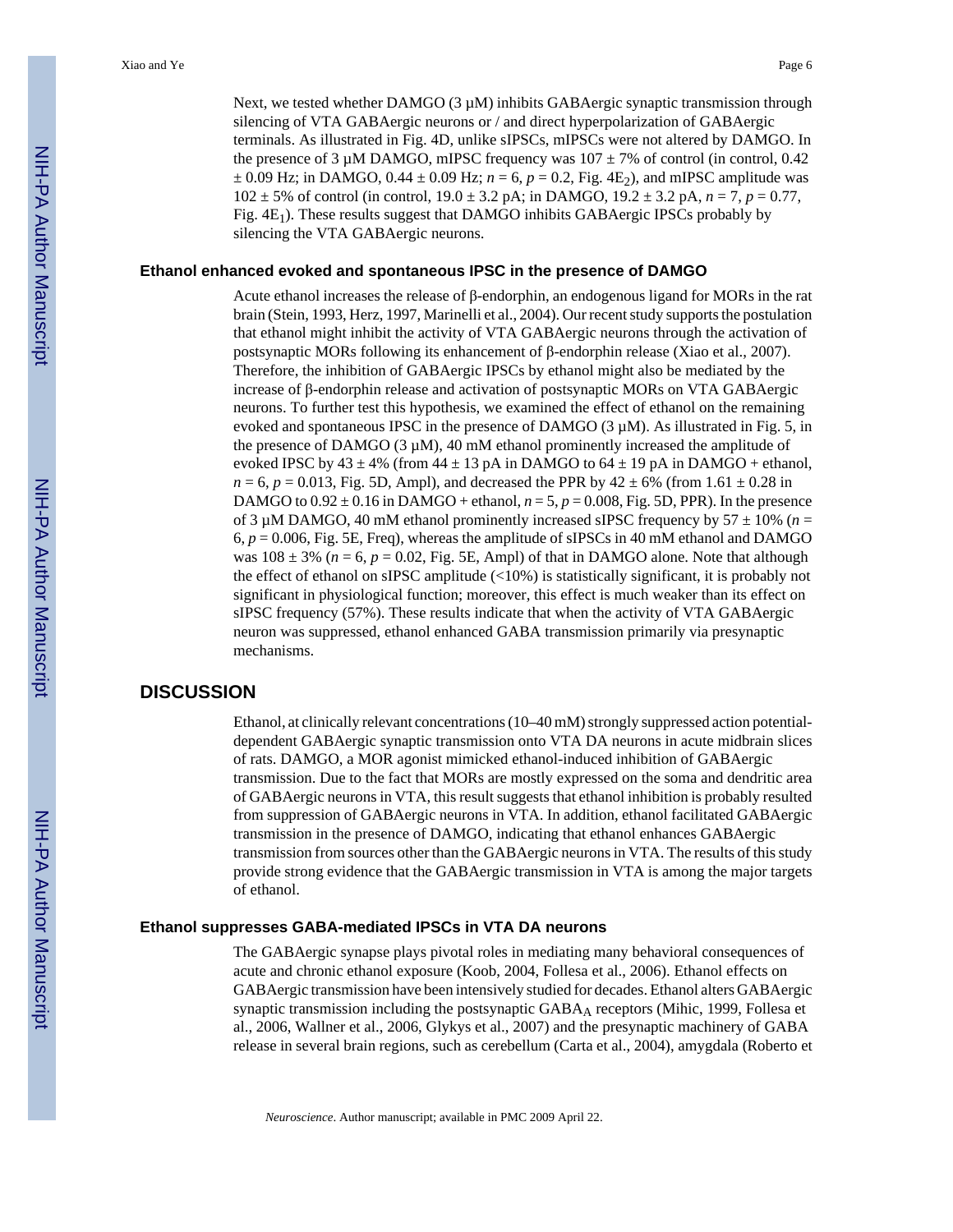al., 2003, Nie et al., 2004, Zhu and Lovinger, 2006), and hippocampus (Ariwodola and Weiner, 2004, Li et al., 2006).

The mesolimbic dopaminergic system originating from VTA is implicated in the processes of reward (Ikemoto et al., 1997a, Ikemoto et al., 1997b). There are plenty of GABAergic terminals synapsing onto the soma or dendrites of VTA DA neurons (Waddington and Cross, 1978, Johnson and North, 1992a, Kalivas et al., 1993). These GABAergic inputs regulate the activity of VTA DA neurons and consequently alcohol consumption. Indeed, previous *in vivo* studies have demonstrated that microinjection of GABAA antagonist into the VTA increases the excitability of VTA DA neurons and the extracellular dopamine levels in NAcc, and animals will self-administer  $GABA_A$  antagonist into VTA (Gessa et al., 1985, Ikemoto et al., 1997a, Ikemoto et al., 1997b), and this reduces ethanol intake (Nowak et al., 1998), probably because of their similar effects on NAcc dopamine level (Imperato and Di Chiara, 1986). Therefore, GABAergic transmission in the VTA might be a crucial target of ethanol. Note that although the GABAergic neurons that inhibit DA neurons in VTA were originally suggested as interneurons (Johnson and North, 1992b), later studies in substantial nigra (Tepper et al., 1995) and in VTA (Steffensen et al., 1998) identified these GABAergic neurons are either predominantly or exclusively projection neurons. Therefore, the VTA GABAergic neurons described in the current study are probably projection neurons.

In keeping with previous studies (Melis et al., 2002, Ye et al., 2004), we readily recorded bicuculline sensitive IPSCs from VTA DA neurons. Ethanol sharply lowered the frequency but not the amplitude of sIPSCs, the frequency or the amplitude of mIPSCs. Hence, the reduced sIPSC frequency can be ascribed mainly to the suppression of GABA neuronal firing (Xiao et al., 2007). We did not detect any significant effects of ethanol ( $\leq 40$  mM) on the amplitude of sIPSCs and mIPSCs. This result is in agreement with previous studies which show that most synaptic  $GABA_A$  receptor are insensitive to ethanol (Wallner et al., 2006).

On the other hand, ethanol reduced the amplitude of eIPSCs and increased their PPR, which suggests a depression of GABA release from the terminals. Yet ethanol had no effect on mIPSCs. Perhaps ethanol affects only some synaptic vesicles, in keeping with a recent report that different pools of vesicles generate mPSPs and ePSPs (Sara et al., 2005). In any case, these results indicate that ethanol acts presynaptically to lower the efficacy of GABAergic inhibition of DA neurons. This is consistent with previous reports that ethanol inhibits VTA GABAergic neurons *in vivo* (Gallegos et al., 1999, Stobbs et al., 2004) and *in vitro* (Xiao et al., 2007).

In hippocampus, presynaptic GABA<sub>B</sub> receptors modulate ethanol sensitivity of GABAergic synaptic activity (Wu et al., 2005), and limit ethanol facilitation of GABAergic synaptic transmission by ethanol (Ariwodola and Weiner, 2004). In amygdala, presynaptic  $GABA_B$ receptors cause tolerance to ethanol in GABAergic terminals (Zhu and Lovinger, 2006). 1 µM CGP52432 did not prevent ethanol inhibition of sIPSCs in the VTA. Note that  $1 \mu M$  of CGP52432 is 12 times greater than its  $EC_{50}$  for blocking GABA<sub>B</sub> receptors (Lanza et al., 1993). Moreover, CGP52432 is an effective antagonist of baclofen (a  $GABA_B$  agonist) (Morl et al., 2003). Therefore, it is clear that ethanol inhibited GABA release in the VTA independently of GABA<sub>B</sub> receptors.

In our whole-cell recordings, on the other hand, only GABA<sub>A</sub>–mediated sIPSCs and eIPSCs were recorded because post-synaptic  $K^+$ -mediated  $GABA_B$  events are suppressed by high internal  $Cs^+$  (Ling and Benardo, 1994). Note that a previous study has shown that  $GABA_B$ responses did not occur spontaneously in VTA DA neurons and there were distinct afferents mediating the  $GABA_A$  and  $GABA_B$  response (Sugita et al., 1992). Still,  $GABA_B$  receptor agonist was reported to attenuate ethanol intake in ethanol dependent rats (Walker and Koob, 2007). It is noteworthy that the baseline level of GABA release is elevated during ethanol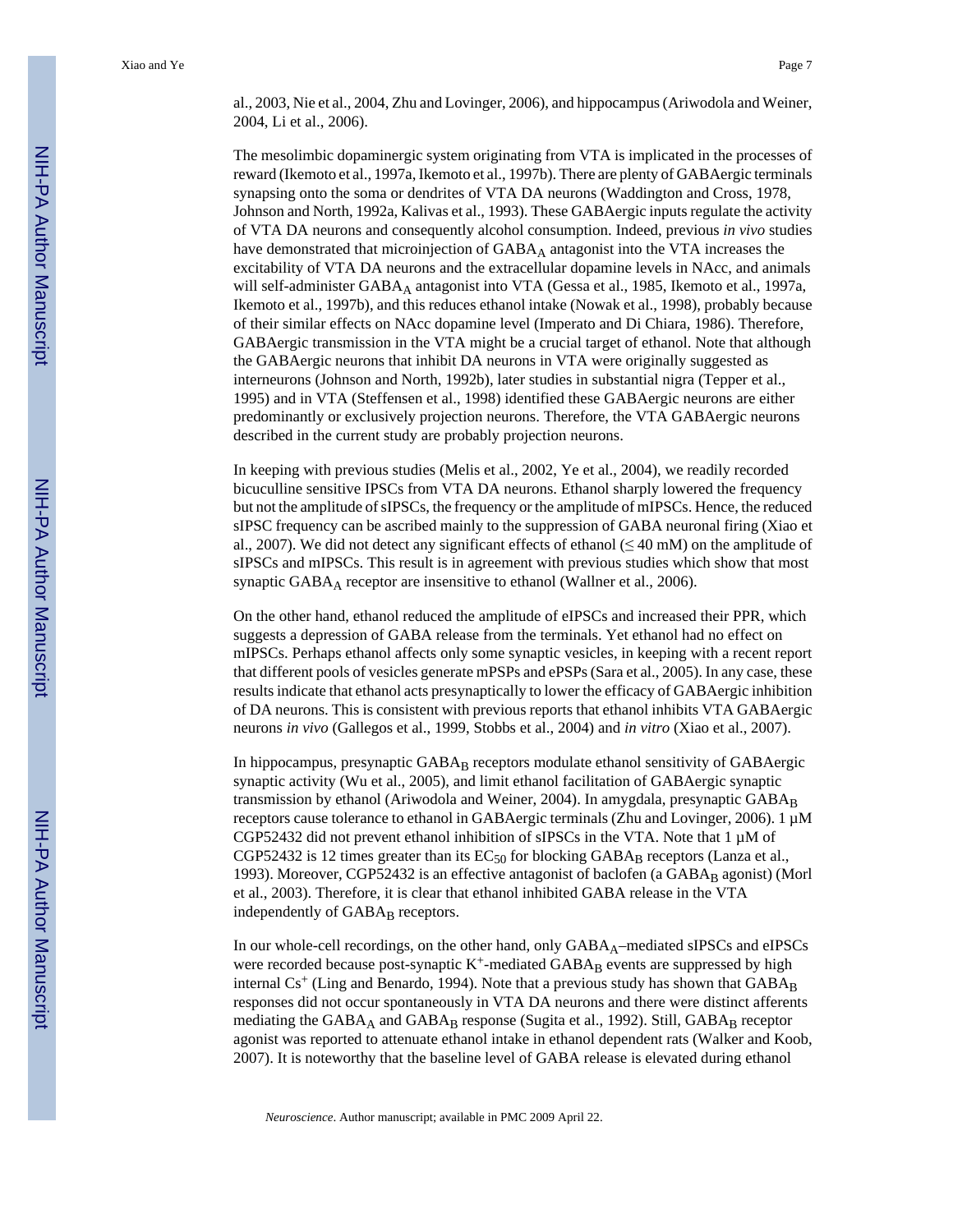dependence (Roberto et al., 2004), and GABA<sub>B</sub> receptor agonist exerts stronger inhibition of GABA release in these animals, in comparison with naïve ones.

#### **The role of µ-opioid receptors in ethanol inhibition of GABAergic IPSCs in VTA DA neurons**

Accumulating evidence implicates the endogenous opioid system in the development and maintenance of alcoholism (Oswald and Wand, 2004). Both  $\mu$ - and  $\delta$ -opioid receptors are important in ethanol consumption, because their selective antagonists and agonists respectively decrease or increase ethanol intake (Herz, 1997). In the current study, we observed that ethanol and DAMGO, a MOR agonist have similar effects on GABAergic transmission to VTA DA neurons. First, both ethanol and DAMGO inhibit VTA GABAergic neurons (Johnson and North, 1992a, Gallegos et al., 1999, Stobbs et al., 2004, Margolis et al., 2006, Xiao et al., 2007). Second, these two agents significantly suppress GABAergic synaptic transmission onto VTA DA neurons. That is, decrease eIPSC amplitude and sIPSC frequency, yet, no effect on mIPSCs. Third, these two agents excite VTA DA neurons (Gessa et al., 1985, Johnson and North, 1992a, Margolis et al., 2003, Xiao et al., 2007) via a mechanism of disinhibition (Johnson and North, 1992a, Xiao et al., 2007). Fourth, opioid receptor antagonist blocks or dramatically attenuates ethanol-induced inhibition of VTA GABAergic neurons and excitation of VTA DA neurons (Xiao et al., 2007). Fifth, saturating concentration of a MOR agonist occludes ethanol-induced excitation of VTA DA neurons (Xiao et al., 2007), probably resulted from a maximal inhibition of GABAergic synaptic transmission. These results are in line with previous observations that ethanol increases the release of β-endorphin in the brain, which activates MORs (Stein, 1993, Herz, 1997, Marinelli et al., 2004).

Interestingly, in the presence of saturating concentration of DAMGO, ethanol potentiated GABAergic IPSCs in VTA DA neurons. The mechanisms underlying this observation warrant further investigation. Based on the results presented in this report and the relevant literature, we propose that VTA DA neurons receive GABAergic inputs from several sources, the effects of ethanol on GABAergic IPSCs may vary according to their sources. While ethanol inhibits VTA GABAergic neurons by acting on the µ–opioid receptors expressed on their soma and dendritic area (Xiao et al., 2007), and consequently inhibits the GABAergic IPSCs in VTA DA neurons, ethanol potentiates the GABAergic IPSCs from other sources, in keeping with the potentiation effect of ethanol on the GABAergic IPSCs observed in other brain regions (Siggins et al., 2005, Weiner and Valenzuela, 2006). As the GABAergic neurons in the VTA are the major source of GABAergic inputs to VTA DA neurons, ethanol inhibition of GABAergic IPSCs is dominated. Ethanol potentiation of IPSCs appears only when GABAergic IPSCs from VTA GABAergic neurons are suppressed by DAMGO. This ethanol inhibition of GABAergic synaptic transmission to VTA DA neurons may have a critical role in ethanol addiction.

#### **It is important to study drug abuse in developing brain**

In very young animals, neuronal circuits in the VTA are still being refined. Therefore, findings in preparations at P14 to P21 are very relevant from the point of view of brain development. Although most studies of drug addiction are on adults, better knowledge of how drugs of abuse affect brain development is of critical importance, given that the use of addictive substances during childhood and adolescence is disturbingly common (Johnston et al., 2005). According to Izumi et al (2005), a single day of ethanol exposure during development has persistent effects on bi-directional plasticity, NMDA receptor function and ethanol sensitivity. Young individuals exposed to drugs of abuse are also at increased risk of developing major psychiatric problem (Famy et al., 1998), and alcohol use among adolescents, particularly preteen alcohol use initiation, is an important risk factor for both suicide ideation and suicide attempts among boys and girls (Swahn and Bossarte, 2007).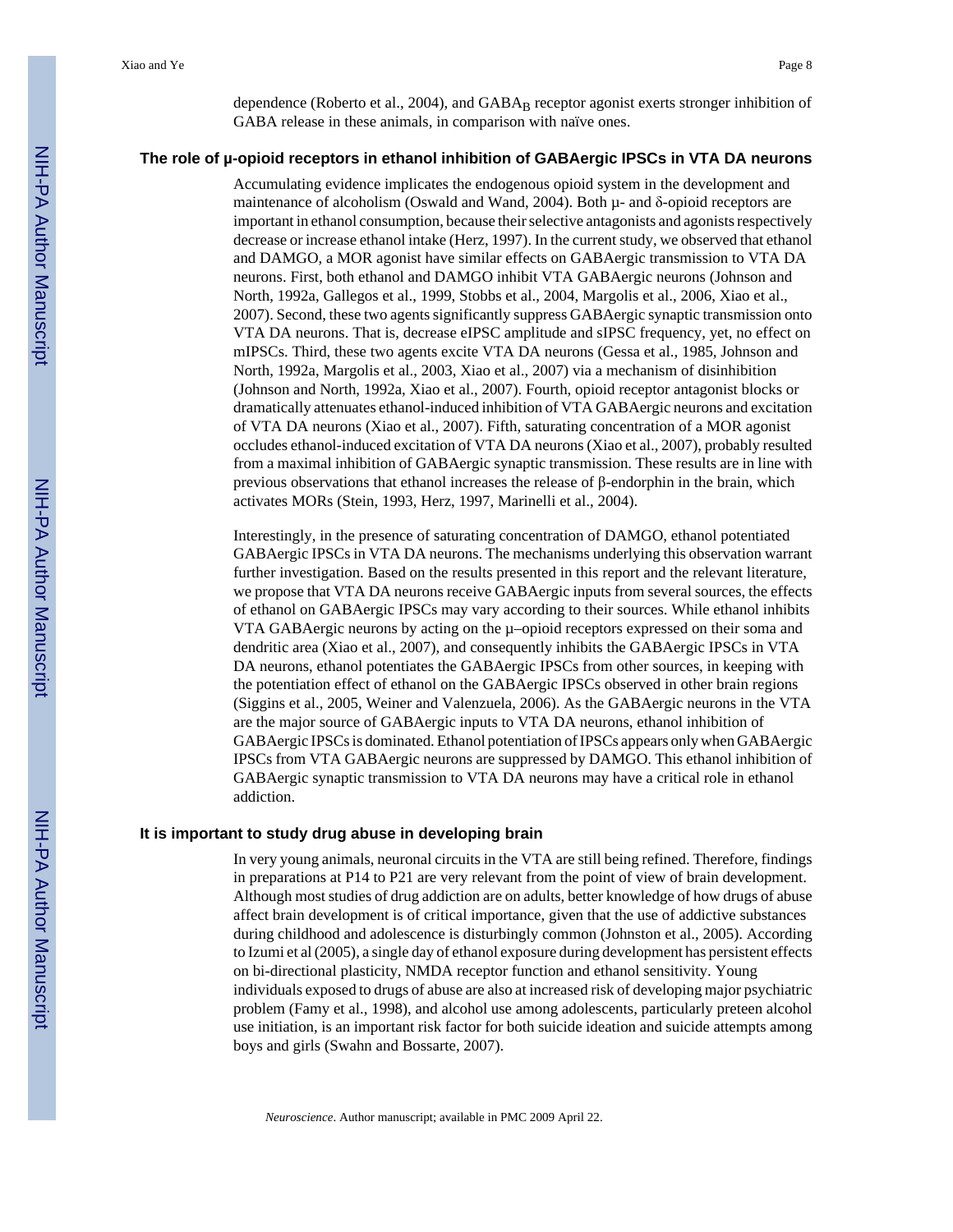In conclusion, our findings support growing evidence that VTA GABAergic transmission is a crucial target of ethanol.

#### **GRANT**

This work was supported by grant AA015925 from the National Institute of Alcohol Abuse and Alcoholism (NIAAA) of NIH.

## **REFERENCES**

- Ariwodola OJ, Weiner JL. Ethanol potentiation of GABAergic synaptic transmission may be selflimiting: role of presynaptic GABA(B) receptors. J Neurosci 2004;24:10679–10686. [PubMed: 15564584]
- Besheer J, Lepoutre V, Mole B, Hodge CW. GABAA receptor regulation of voluntary ethanol drinking requires PKCepsilon. Synapse 2006;60:411–419. [PubMed: 16881070]
- Brodie MS, Pesold C, Appel SB. Ethanol directly excites dopaminergic ventral tegmental area reward neurons. Alcohol Clin Exp Res 1999;23:1848–1852. [PubMed: 10591603]
- Brodie MS, Shefner SA, Dunwiddie TV. Ethanol increases the firing rate of dopamine neurons of the rat ventral tegmental area in vitro. Brain Res 1990;508:65–69. [PubMed: 2337793]
- Carta M, Mameli M, Valenzuela CF. Alcohol enhances GABAergic transmission to cerebellar granule cells via an increase in Golgi cell excitability. J Neurosci 2004;24:3746–3751. [PubMed: 15084654]
- Debanne D, Guerineau NC, Gahwiler BH, Thompson SM. Paired-pulse facilitation and depression at unitary synapses in rat hippocampus: quantal fluctuation affects subsequent release. J Physiol 1996;491 (Pt 1):163–176. [PubMed: 9011608]
- Di Chiara G, North RA. Neurobiology of opiate abuse. Trends Pharmacol Sci 1992;13:185–193. [PubMed: 1604711]
- Dilts RP, Kalivas PW. Autoradiographic localization of mu-opioid and neurotensin receptors within the mesolimbic dopamine system. Brain Res 1989;488:311–327. [PubMed: 2545303]
- Famy C, Streissguth AP, Unis AS. Mental illness in adults with fetal alcohol syndrome or fetal alcohol effects. Am J Psychiatry 1998;155:552–554. [PubMed: 9546004]
- Follesa P, Biggio F, Talani G, Murru L, Serra M, Sanna E, Biggio G. Neurosteroids, GABAA receptors, and ethanol dependence. Psychopharmacology (Berl) 2006;186:267–280. [PubMed: 16163526]
- Gallegos RA, Lee RS, Criado JR, Henriksen SJ, Steffensen SC. Adaptive responses of gammaaminobutyric acid neurons in the ventral tegmental area to chronic ethanol. J Pharmacol Exp Ther 1999;291:1045–1053. [PubMed: 10565823]
- Garzon M, Pickel VM. Plasmalemmal mu-opioid receptor distribution mainly in nondopaminergic neurons in the rat ventral tegmental area. Synapse 2001;41:311–328. [PubMed: 11494402]
- Gessa GL, Muntoni F, Collu M, Vargiu L, Mereu G. Low doses of ethanol activate dopaminergic neurons in the ventral tegmental area. Brain Res 1985;348:201–203. [PubMed: 2998561]
- Glykys J, Peng Z, Chandra D, Homanics GE, Houser CR, Mody I. A new naturally occurring GABA(A) receptor subunit partnership with high sensitivity to ethanol. Nat Neurosci 2007;10:40–48. [PubMed: 17159992]
- Herz A. Endogenous opioid systems and alcohol addiction. Psychopharmacology (Berl) 1997;129:99– 111. [PubMed: 9040115]
- Ibanez-Sandoval O, Hernandez A, Floran B, Galarraga E, Tapia D, Valdiosera R, Erlij D, Aceves J, Bargas J. Control of the subthalamic innervation of substantia nigra pars reticulata by D1 and D2 dopamine receptors. J Neurophysiol 2006;95:1800–1811. [PubMed: 16306171]
- Ikemoto S, Kohl RR, McBride WJ. GABA(A) receptor blockade in the anterior ventral tegmental area increases extracellular levels of dopamine in the nucleus accumbens of rats. J Neurochem 1997a; 69:137–143. [PubMed: 9202304]
- Ikemoto S, Murphy JM, McBride WJ. Self-infusion of GABA(A) antagonists directly into the ventral tegmental area and adjacent regions. Behav Neurosci 1997b;111:369–380. [PubMed: 9106676]
- Imperato A, Di Chiara G. Preferential stimulation of dopamine release in the nucleus accumbens of freely moving rats by ethanol. J Pharmacol Exp Ther 1986;239:219–228. [PubMed: 3761194]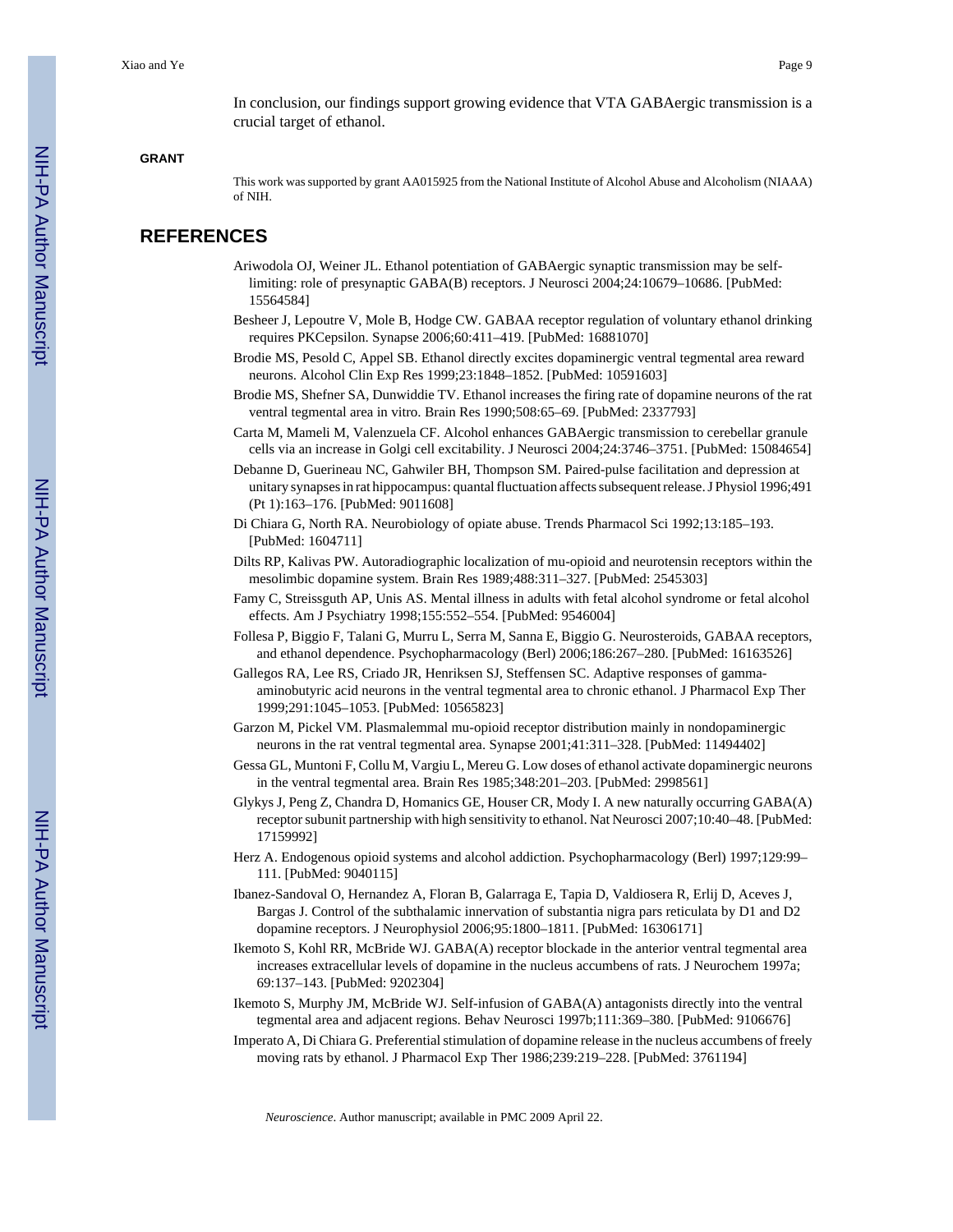- Johnson SW, North RA. Opioids excite dopamine neurons by hyperpolarization of local interneurons. J Neurosci 1992a;12:483–488. [PubMed: 1346804]
- Johnson SW, North RA. Two types of neurone in the rat ventral tegmental area and their synaptic inputs. J Physiol 1992b;450:455–468. [PubMed: 1331427]
- Johnston LD, Terry-McEllrath YM, O'Malley PM, Wakefield M. Trends in recall and appraisal of antismoking advertising among American youth: national survey results, 1997–2001. Prev Sci 2005;6:1– 19. [PubMed: 15766002]
- Jones S, Kauer JA. Amphetamine depresses excitatory synaptic transmission via serotonin receptors in the ventral tegmental area. J Neurosci 1999;19:9780–9787. [PubMed: 10559387]
- Kalivas PW, Churchill L, Klitenick MA. GABA and enkephalin projection from the nucleus accumbens and ventral pallidum to the ventral tegmental area. Neuroscience 1993;57:1047–1060. [PubMed: 7508582]
- Kitai ST, Shepard PD, Callaway JC, Scroggs R. Afferent modulation of dopamine neuron firing patterns. Curr Opin Neurobiol 1999;9:690–697. [PubMed: 10607649]
- Koob GF. A role for GABA mechanisms in the motivational effects of alcohol. Biochem Pharmacol 2004;68:1515–1525. [PubMed: 15451394]
- Lacey MG, Mercuri NB, North RA. Two cell types in rat substantia nigra zona compacta distinguished by membrane properties and the actions of dopamine and opioids. J Neurosci 1989;9:1233–1241. [PubMed: 2703874]
- Lanza M, Fassio A, Gemignani A, Bonanno G, Raiteri M. CGP 52432: a novel potent and selective GABAB autoreceptor antagonist in rat cerebral cortex. Eur J Pharmacol 1993;237:191–195. [PubMed: 8103461]
- Lee CR, Tepper JM. A calcium-activated nonselective cation conductance underlies the plateau potential in rat substantia nigra GABAergic neurons. J Neurosci 2007;27:6531–6541. [PubMed: 17567814]
- Li Q, Wilson WA, Swartzwelder HS. Developmental differences in the sensitivity of spontaneous and miniature IPSCs to ethanol. Alcohol Clin Exp Res 2006;30:119–126. [PubMed: 16433739]
- Ling DS, Benardo LS. Properties of isolated GABAB-mediated inhibitory postsynaptic currents in hippocampal pyramidal cells. Neuroscience 1994;63:937–944. [PubMed: 7535398]
- Mansour A, Fox CA, Akil H, Watson SJ. Opioid-receptor mRNA expression in the rat CNS: anatomical and functional implications. Trends Neurosci 1995;18:22–29. [PubMed: 7535487]
- Mansour A, Fox CA, Thompson RC, Akil H, Watson SJ. mu-Opioid receptor mRNA expression in the rat CNS: comparison to mu-receptor binding. Brain Res 1994;643:245–265. [PubMed: 8032920]
- Margolis EB, Hjelmstad GO, Bonci A, Fields HL. Kappa-opioid agonists directly inhibit midbrain dopaminergic neurons. J Neurosci 2003;23:9981–9986. [PubMed: 14602811]
- Margolis EB, Lock H, Hjelmstad GO, Fields HL. The ventral tegmental area revisited: is there an electrophysiological marker for dopaminergic neurons? J Physiol 2006;577:907–924. [PubMed: 16959856]
- Marinelli PW, Quirion R, Gianoulakis C. An in vivo profile of beta-endorphin release in the arcuate nucleus and nucleus accumbens following exposure to stress or alcohol. Neuroscience 2004;127:777–784. [PubMed: 15283974]
- Melis M, Camarini R, Ungless MA, Bonci A. Long-lasting potentiation of GABAergic synapses in dopamine neurons after a single in vivo ethanol exposure. J Neurosci 2002;22:2074–2082. [PubMed: 11896147]
- Mihic SJ. Acute effects of ethanol on GABAA and glycine receptor function. Neurochem Int 1999;35:115–123. [PubMed: 10405995]
- Misgeld U, Bijak M, Jarolimek W. A physiological role for GABAB receptors and the effects of baclofen in the mammalian central nervous system. Prog Neurobiol 1995;46:423–462. [PubMed: 8532848]
- Morl F, Leemhuis J, Lindemeyer K, Grass N, Norenberg W, Meyer DK. Stimulation of GABAB receptors increases the expression of the proenkephalin gene in slice cultures of rat neocortex. Naunyn Schmiedebergs Arch Pharmacol 2003;367:640–647. [PubMed: 12732927]
- Nie Z, Schweitzer P, Roberts AJ, Madamba SG, Moore SD, Siggins GR. Ethanol augments GABAergic transmission in the central amygdala via CRF1 receptors. Science 2004;303:1512–1514. [PubMed: 15001778]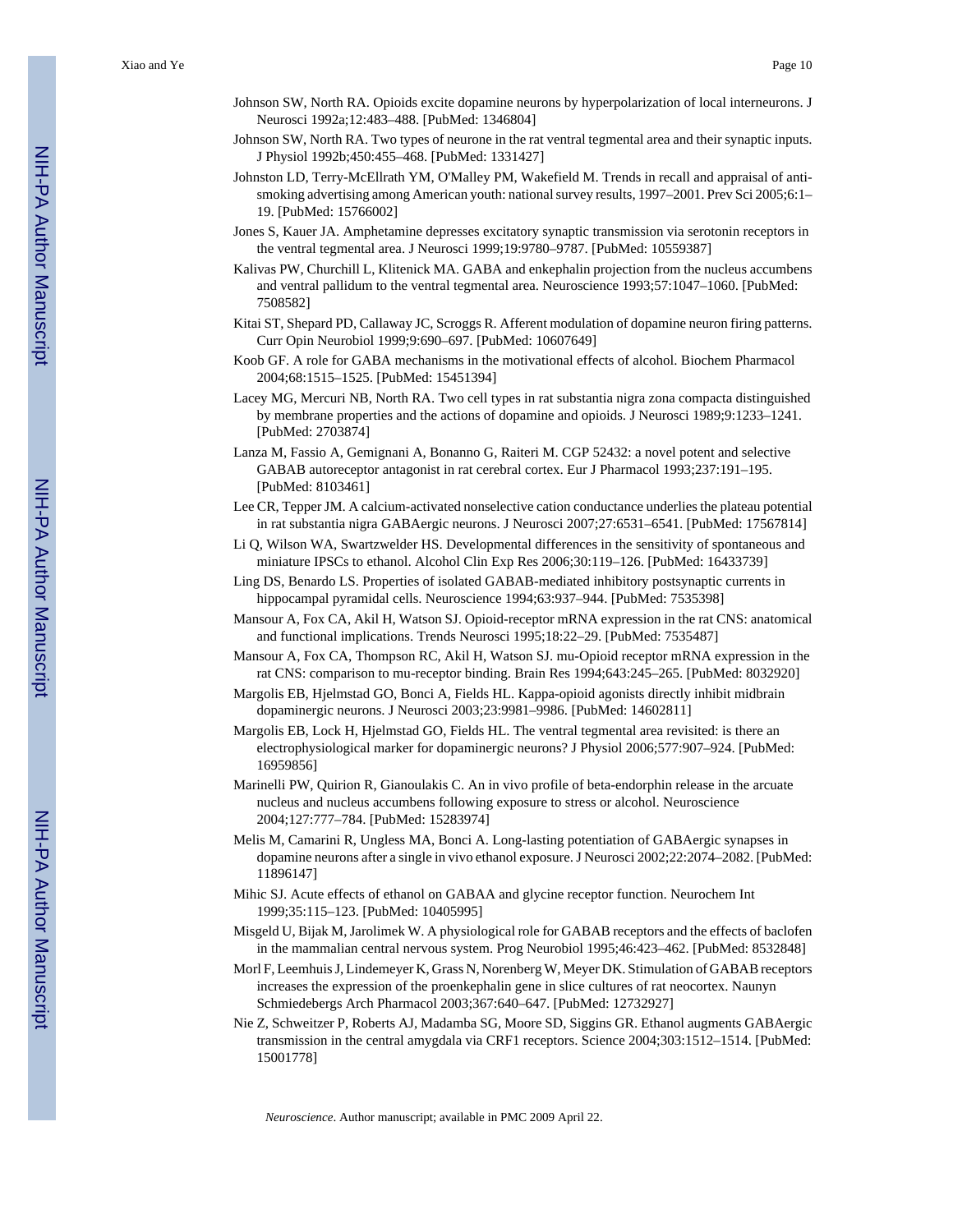- Nowak KL, McBride WJ, Lumeng L, Li TK, Murphy JM. Blocking GABA(A) receptors in the anterior ventral tegmental area attenuates ethanol intake of the alcohol-preferring P rat. Psychopharmacology (Berl) 1998;139:108–116. [PubMed: 9768548]
- Oswald LM, Wand GS. Opioids and alcoholism. Physiol Behav 2004;81:339–358. [PubMed: 15159175]
- Roberto M, Madamba SG, Moore SD, Tallent MK, Siggins GR. Ethanol increases GABAergic transmission at both pre- and postsynaptic sites in rat central amygdala neurons. Proc Natl Acad Sci U S A 2003;100:2053–2058. [PubMed: 12566570]
- Roberto M, Madamba SG, Stouffer DG, Parsons LH, Siggins GR. Increased GABA release in the central amygdala of ethanol-dependent rats. J Neurosci 2004;24:10159–10166. [PubMed: 15537886]
- Sara Y, Virmani T, Deak F, Liu X, Kavalali ET. An isolated pool of vesicles recycles at rest and drives spontaneous neurotransmission. Neuron 2005;45:563–573. [PubMed: 15721242]
- Siggins GR, Roberto M, Nie Z. The tipsy terminal: presynaptic effects of ethanol. Pharmacol Ther 2005;107:80–98. [PubMed: 15963352]
- Steffensen SC, Svingos AL, Pickel VM, Henriksen SJ. Electrophysiological characterization of GABAergic neurons in the ventral tegmental area. J Neurosci 1998;18:8003–8015. [PubMed: 9742167]
- Stein EA. Ventral tegmental self-stimulation selectively induces opioid peptide release in rat CNS. Synapse 1993;13:63–73. [PubMed: 8427014]
- Stobbs SH, Ohran AJ, Lassen MB, Allison DW, Brown JE, Steffensen SC. Ethanol suppression of ventral tegmental area GABA neuron electrical transmission involves N-methyl-D-aspartate receptors. J Pharmacol Exp Ther 2004;311:282–289. [PubMed: 15169831]
- Sugita S, Johnson SW, North RA. Synaptic inputs to GABAA and GABAB receptors originate from discrete afferent neurons. Neurosci Lett 1992;134:207–211. [PubMed: 1350333]
- Swahn MH, Bossarte RM. Gender, early alcohol use, and suicide ideation and attempts: findings from the 2005 youth risk behavior survey. J Adolesc Health 2007;41:175–181. [PubMed: 17659222]
- Tepper JM, Martin LP, Anderson DR. GABAA receptor-mediated inhibition of rat substantia nigra dopaminergic neurons by pars reticulata projection neurons. J Neurosci 1995;15:3092–3103. [PubMed: 7722648]
- Waddington JL, Cross AJ. Neurochemical changes following kainic acid lesions of the nucleus accumbens: implications for a GABAergic accumbal-ventral tegmental pathway. Life Sci 1978;22:1011–1014. [PubMed: 25363]
- Walker BM, Koob GF. The gamma-aminobutyric acid-B receptor agonist baclofen attenuates responding for ethanol in ethanol-dependent rats. Alcohol Clin Exp Res 2007;31:11–18. [PubMed: 17207096]
- Wallner M, Hanchar HJ, Olsen RW. Low dose acute alcohol effects on GABA A receptor subtypes. Pharmacol Ther 2006;112:513–528. [PubMed: 16814864]
- Weiner JL, Valenzuela CF. Ethanol modulation of GABAergic transmission: the view from the slice. Pharmacol Ther 2006;111:533–554. [PubMed: 16427127]
- Wu PH, Poelchen W, Proctor WR. Differential GABAB Receptor Modulation of Ethanol Effects on GABA(A) synaptic activity in hippocampal CA1 neurons. J Pharmacol Exp Ther 2005;312:1082– 1089. [PubMed: 15615867]
- Xiao C, Zhang J, Krnjevic K, Ye JH. Effects of ethanol on midbrain neurons: role of opioid receptors. Alcohol Clin Exp Res 2007;31:1106–1113. [PubMed: 17577392]
- Ye JH, Wang F, Krnjevic K, Wang W, Xiong ZG, Zhang J. Presynaptic glycine receptors on GABAergic terminals facilitate discharge of dopaminergic neurons in ventral tegmental area. J Neurosci 2004;24:8961–8974. [PubMed: 15483115]
- Ye JH, Zhang J, Xiao C, Kong JQ. Patch-clamp studies in the CNS illustrate a simple new method for obtaining viable neurons in rat brain slices: glycerol replacement of NaCl protects CNS neurons. J Neurosci Methods 2006;158:251–259. [PubMed: 16842860]
- Zhu PJ, Lovinger DM. Ethanol potentiates GABAergic synaptic transmission in a postsynaptic neuron/ synaptic bouton preparation from basolateral amygdala. J Neurophysiol 2006;96:433–441. [PubMed: 16624993]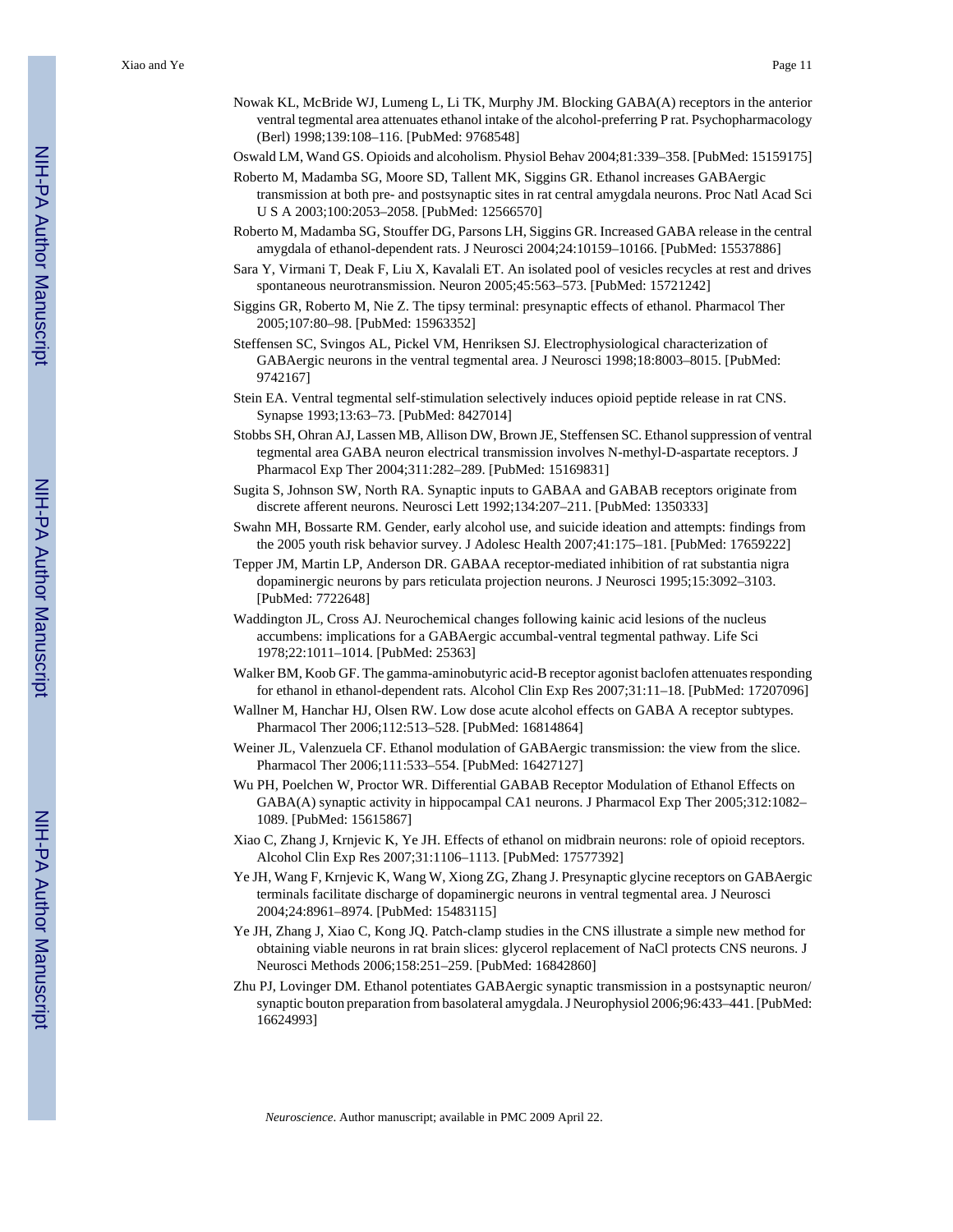

#### **Fig. 1.**

Ethanol depresses evoked monosynaptic IPSCs (eIPSCs) in putative DA neurons in midbrain slices. A, IPSCs evoked by stimulation within the VTA was reduced by 40 mM ethanol and virtually abolished by 10  $\mu$ M bicuculline (BIC). Data are averages of 10 traces. B, 40 mM ethanol significantly reduced the first, but enhanced the second of a pair of IPSCs evoked by paired stimuli (at 50 ms interval), thus increasing the paired pulse ratio (PPR). C, Summary of the effects of ethanol on the amplitude and the PPR of eIPSCs. For all figures, numbers in brackets are numbers of recorded neurons. \*\* *p* < 0.01, paired *t* test for ethanol application vs. pre-ethanol control. All IPSCs were recorded from putative DA neurons at a  $V_H$  of 0 mV with CsF- containing pipette solution, in the presence of APV (50  $\mu$ M) and DNQX (20  $\mu$ M).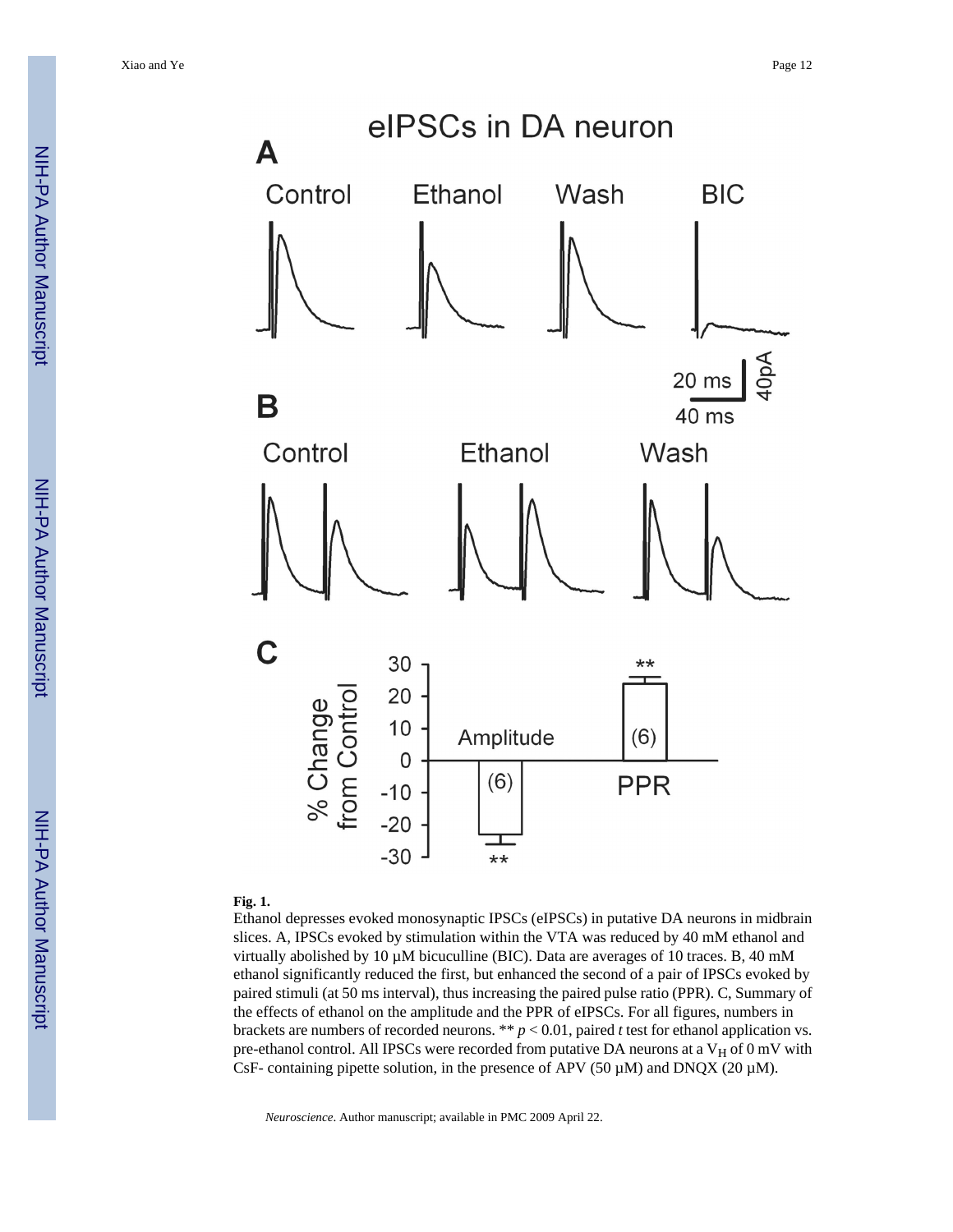

#### **Fig. 2.**

Ethanol decreases the frequency of spontaneous IPSCs (sIPSCs) recorded in VTA DA neurons. A, sIPSCs were abolished by 10  $\mu$ M bicuculline (BIC). B, 40 mM ethanol reduced the frequency of sIPSCs. C, time course of ethanol suppression of sIPSC frequency in one cell. D, cumulative probability plots confirm that ethanol sharply reduced sIPSC frequency  $(D_1)$  but not the amplitude  $(D_2)$ .  $E_{1-2}$ , Summary of the dose-response relationship of ethanol inhibition of sIPSC frequency  $(E_1)$  and the effect of 40 mM ethanol on sIPSC frequency in the absence (Control) and presence (CGP) of 1  $\mu$ M CGP 52432 (E<sub>2</sub>). \* *p* < 0.05, \*\* *p* < 0.01, paired t test for ethanol application vs. pre-ethanol control.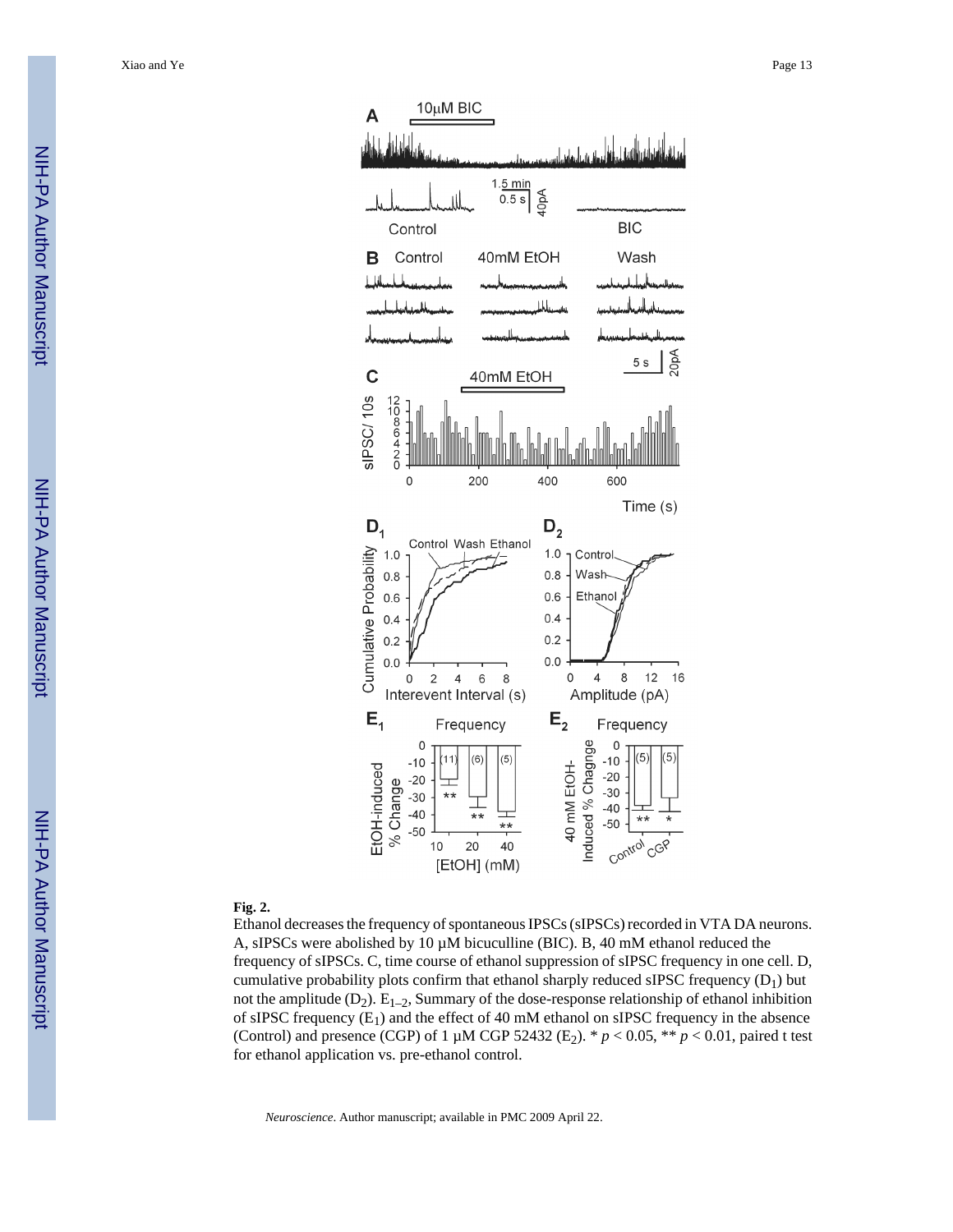

#### **Fig. 3.**

Ethanol has no effect on mIPSCs in VTA DA neurons. mIPSCs were recorded in the presence of 1 µM tetrodotoxin (TTX). Typical traces (A) and time course (B) showed that ethanol had no effect on mIPSC frequency. Ethanol did not change the cumulative probability of interevent intervals  $(C_1)$  and amplitude  $(C_2)$  for mIPSCs. Insets show mean % changes ( $\pm$  SEM,  $n = 9$  neurons) induced by 40 mM ethanol.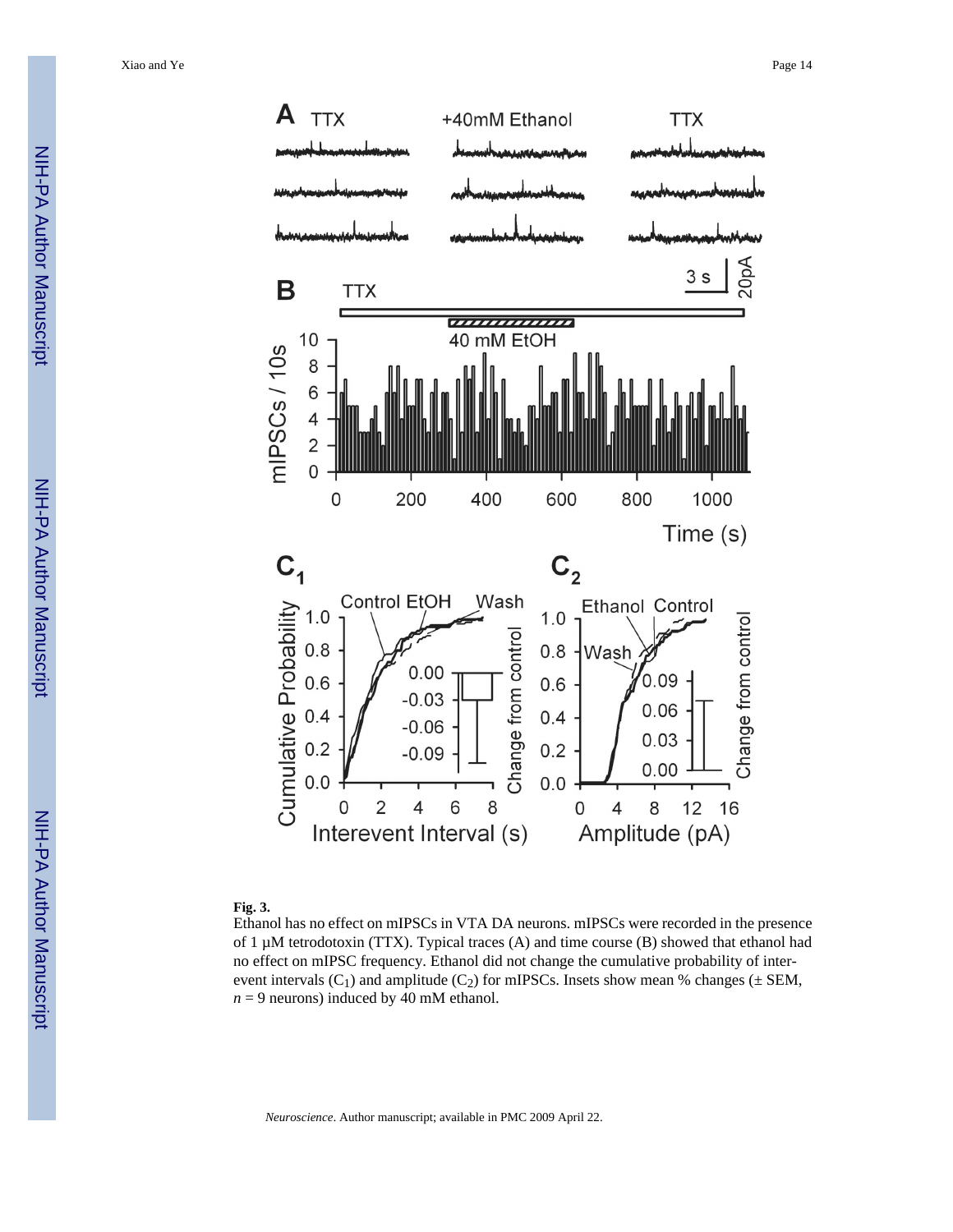

### **Fig. 4.**

DAMGO (µ-opioid receptor agonist) inhibits IPSCs in VTA DA neurons. A, 3 µM DAMGO hyperpolarized and silenced the spontaneous firings of a putative GABAergic neuron in the VTA in a midbrain slice. B,  $3 \mu M$  DAMGO suppressed a large portion of eIPSCs, recorded from a putative DA neurons in the VTA. C, DAMGO  $(3 \mu M)$  prominently inhibits sIPSC frequency. D, DAMGO (3  $\mu$ M) did not change mIPSC frequency.  $E_{1-2}$ , Summary of the effect of DAMGO on the amplitude  $(E_1)$  of eIPSCs, sIPSCs, and mIPSCs and the frequency  $(E_2)$  of sIPSC and mIPSC. Histograms show mean % changes ( $\pm$  SEM). \*\* *p* < 0.01, paired t test for DAMGO application vs. pre-DAMGO control.